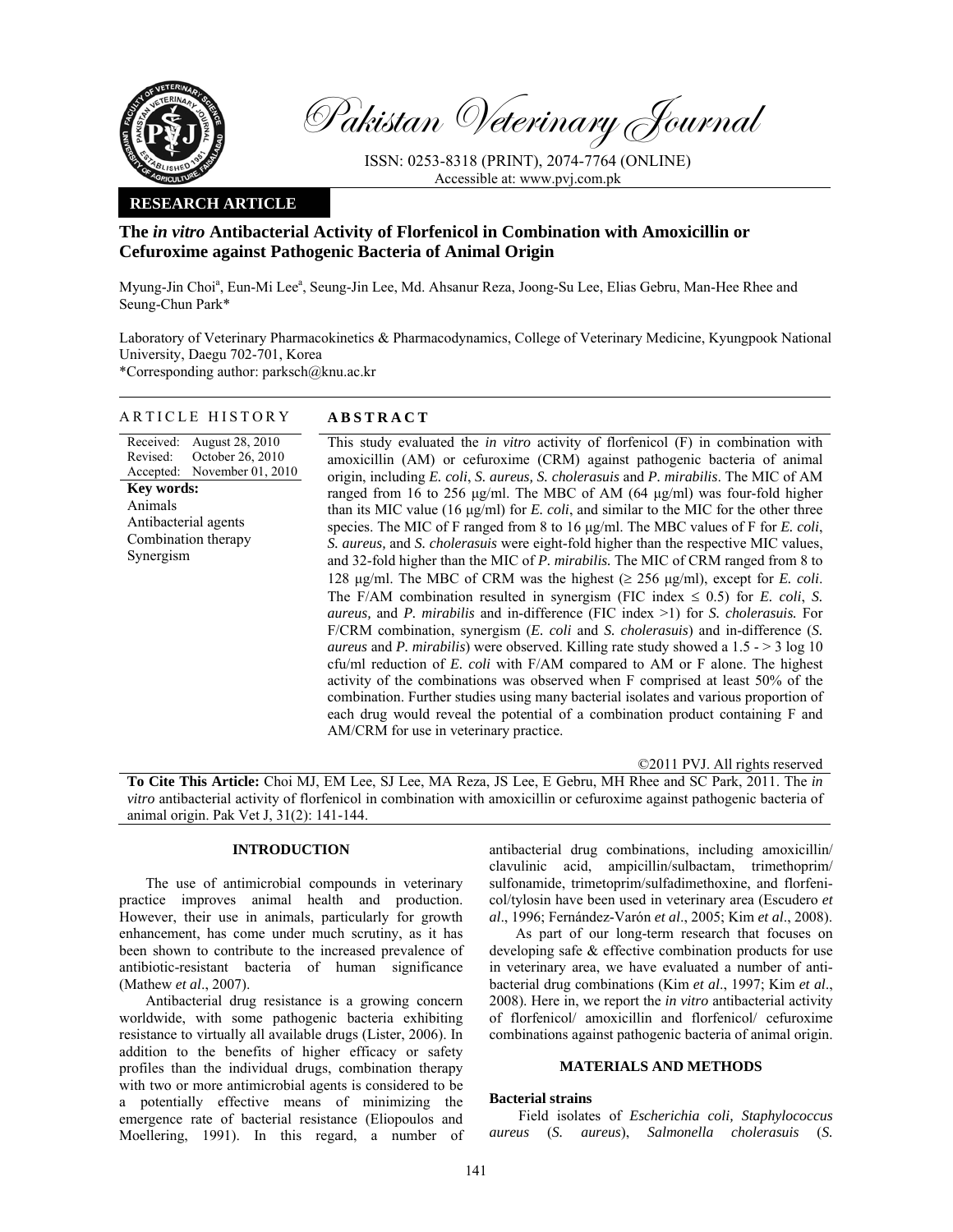*cholerasuis*) and *Proteus mirabilis* (*P. mirabilis*) from animals and two quality control organisms (*E*. *coli* ATCC 25922 and *S. aureus* ATCC 29213) were used in this study.

#### **Chemicals**

Pure powders of florfenicol (F), amoxicillin (AM) and cefuroxime (CRM) were obtained from Daesung microbiological labs (Kyunggi-Do, Korea). Stock solutions and working solutions were prepared according to the instruction of the manufacturer. For combination studies, F and AM or CRM were combined at 3:1, 1:1 and 1:3 (w/w) ratios of F and AM or CRM, respectively.

## **Determination of minimum inhibitory concentration (MIC) and minimum bactericidal concentration (MBC)**

The MIC of florfenicol, amoxicillin and cefuroxime, alone or in combination, was determined against the field isolates and quality control organisms by a standard broth microdilution method (Anonymous, 2006). Briefly, Serial two-fold dilution of the antimicrobial agents was prepared in Muller-Hinton Broth (MHB) in 96-well plates. Cultures were grown overnight at  $37^{\circ}$ C from beads previously stored at -70°C. The standard inocula were prepared by direct suspension in MHB and adjusted with sterile saline until the turbidity matched a 0.5 McFarland standard. Drug-containing and control wells were inoculated with the diluted bacterial suspension that gave a final concentration of  $\sim 10^5$  cfu/ml. The MIC was determined as the lowest concentration of each drug at which no visible growth was observed by visual examination of the plates from below after 24 h incubation at  $37^{\circ}$ C.

To determine the MBC, 100 µl samples from wells with higher than or equal to the MIC were subcultured on Trypticase soy agar plates and incubated overnight at 37<sup>o</sup>C. A reduction in colony counts by 99.9% from the original inoculum size was considered to represent the MBC.

## **Determination of fractional inhibitory concentration (FIC)**

The FIC of F/AM or F/CRM combination was determined by a standard checkerboard method (Eliopoulos and Moellering, 1991). The FIC index was calculated according to the equation:

 $FIC$  index =  $FIC_A + FIC_B = (C_A/MIC_A) + (C_B/MIC_B)$ where,  $MIC<sub>A</sub>$  and  $MIC<sub>B</sub>$  are the MIC of drug A and B alone, and  $C_A$  and  $C_B$  are the concentrations of each drug in the combination in wells corresponding to the MICs. The FIC interpretative criteria were as follows: synergism (FIC index  $\leq$  0.5), additive/ indifference (0.5  $\leq$  FIC index  $\le$  2), and antagonism (FIC index  $\ge$  2).

## **Killing rate analysis of F/AM combinations**

To obtain further evidence on the effects of antibacterial drug combinations, we performed a time-kill analysis using different ratios of F and AM and a field strain of *E. coli.* Time-kill studies were performed in MHB with starting inocula of  $10^5$  cfu/ml. Aliquots (100 µl) were withdrawn from culture tubes containing F, AM,

F/AM combination, or drug-free control tubes before and at 1, 3, 6, 9, 12, and 24 h after incubation at  $37^{\circ}$ C and subjected to serial 10-fold dilutions in saline. One hundred microliters of the suspensions were then dropped onto quadrants of Trypticase soy agar (Becton, Dickinson and Co., Sparks, MD). Once dry, the plates were incubated at 37°C for 24 h to determine viable counts as cfu/ml. A previously described interpretative criteria was used to describe the type of antibacterial interactions (Eliopoulos and Moellering, 1991). Synergy was defined as  $a \ge 2 \log_{10}$ cfu/ml reduction after 24 h incubation with the combined drugs, in comparison with the most active drug alone. Indifference/additive interaction was defined as a < 2 log<sub>10</sub> cfu/ml reduction after 24 h incubation with the combined drugs, in comparison with the most active drug alone. Antagonism was defined as  $a \ge 2 \log_{10} c f u/ml$ increase after 24 h incubation with the combined drugs, compared to the level of killing by the most active drug alone.

### **RESULTS**

The *in vitro* antibacterial activities, in terms of MIC, MBC and FIC, of AM, F, and CRM alone or in combination are presented in Table 1. The MIC of AM for the four tested strains ranged from 16 to 256 µg/ml. The MBC of AM (64 µg/ml) was four-fold higher than its MIC value (16 µg/ml) for *E. coli*, while no differences were observed between the respective MIC and MBC values for *S. aureus, S. cholerasuis* and *P. mirabilis* isolates. The MIC of F for the four tested strains ranged from 8 to 16 µg/ml. The MBC values of F for *E. coli*, *S. aureus,* and *S. cholerasuis* were eight-fold higher than the respective MIC values, while the highest MBC/MIC ratio of 32 was recorded for *P. mirabilis* isolate. The MIC of CRM ranged from 8 to 128µg/ml depending on the tested organism. However, the MBC of CRM was the highest  $(\geq$ 256 µg/ml) compared to that of AM and F, for all isolates except *E. coli*.

As shown in Table 1, The FIC indices for F/AM combination were < 0.5 for *E. coli*, *S. aureus,* and *P. mirabilis* isolates, indicating synergistic interaction between the two drugs. However, F/AM combination showed an indifferent interaction (FIC index >1) for *S. cholerasuis.* For F/CRM combination, synergistic interaction for *E. coli* and *S. cholerasuis* and indifference for *S. aureus* and *P. mirabilis* were observed. No antagonism was obtained for both F/AM and F/CRM combinations against all tested strains.

Table 2 shows the *in vitro* antibacterial activity of F/AM and F/CRM combined at three different proportions, including 75% F: 25% AM/CRM, 50% F: 50% AM/CRM, and 25% F: 75% AM/CRM. Combination between AM and F resulted in 1- to 32-fold reductions in the MIC values of AM depending on the tested bacterial species. However, the MIC of F when combined with AM showed only a 2-fold changes compared to F used alone, which is not considered significant with susceptibility assays (Lister, 2006). A 75% AM: 25% F ratio had generally the lowest activity (the highest MIC of the combination). Similarly, F/CRM combinations resulted in bacterial species - dependent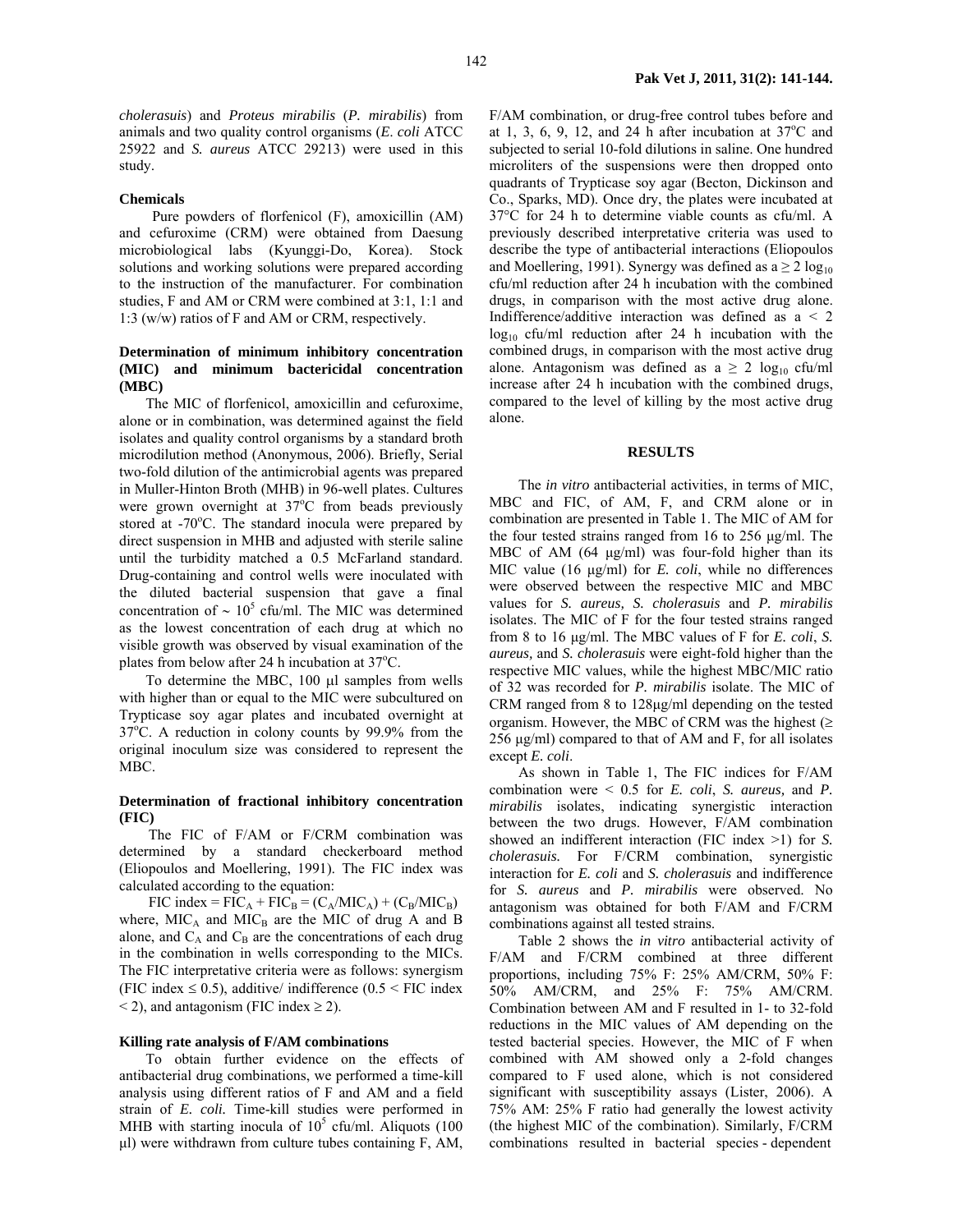**Table 1:** *In vitro* antibacterial activity of amoxicillin or cefuroxime in combination with florfenicol

| Antibiotics  |                     | E.coli |            | S. aureus |                | S. cholerasuis |         | mirabilis . |                |
|--------------|---------------------|--------|------------|-----------|----------------|----------------|---------|-------------|----------------|
|              |                     | MIC    | <b>MBC</b> | MIC       | <b>MBC</b>     | MIC            | MBC     | <b>MIC</b>  | <b>MBC</b>     |
| <b>MICs</b>  | AM/F (alone)        | 16/8   | 64/64      | 256/16    | 256/128        | 64/8           | 64/64   | 16/8        | 6/256          |
| $(\mu g/mL)$ | AM/F (combination)  | 1/0.5  |            | 8/0.5     |                | 1/8            |         | 1/0.25      |                |
|              | FIC index           | 0.13   |            | 0.06      |                | 1.01           |         | 0.09        |                |
| <b>MICs</b>  | CRM/F (alone)       | 16/8   | 32/64      | 8/16      | $\geq$ 256/128 | 128/8          | ≥256/64 | 8/4         | $\geq$ 256/256 |
| $(\mu g/mL)$ | CRM/F (combination) | 0.03/4 |            | 8/0.5     |                | 8/0.25         |         | 8/0.25      |                |
|              | FIC index           | 0.50   |            | I.O3      |                | 0.09           |         | 06. ا       |                |

AM: Amoxicillin, CRM: cefuroxime, F: florfenicol

**Table 2:** Minimum inhibitory concentrations of florfenicol/ amoxicillin and florfenicol/cefuroxime combined at different proportions.

|                 | MIC (µg/ml) |               |             |           |  |  |  |
|-----------------|-------------|---------------|-------------|-----------|--|--|--|
| Drugs           | E.          | S.            |             | P.        |  |  |  |
|                 | coli        | <i>aureus</i> | cholerasuis | mirabilis |  |  |  |
| $\overline{AM}$ | 8           | 256           | 256         | 16        |  |  |  |
| F               | 8           | 16            |             | 8         |  |  |  |
| AM75% +F25%     |             | 32            | 8           | 8         |  |  |  |
| AM50% + F50%    | 8           | 16            | 8           |           |  |  |  |
| AM25% + F75%    | 8           | 16            | 8           |           |  |  |  |
| <b>CRM</b>      | 32          |               | 64          | 8         |  |  |  |
| F               | 8           | 16            | 4           | 4         |  |  |  |
| CRM75% +F25%    | 16          | $\mathbf{2}$  | 16          | 16        |  |  |  |
| CRM50% +F50%    | 8           | 2             | 8           | 8         |  |  |  |
| CRM25% + F75%   | 8           | 2             | 8           | 8         |  |  |  |

AM: amoxicillin, CRM: cefuroxime, F: florfenicol



**Fig. 1:** Killing rate of amoxicillin (AM), florfenicol (F) or their combination against *E.coli*. -◆-: Control, -●-: AF, -▲-: AM, -×-: F.

reduction in MICs of both drugs. CRM 75% F: 25% ratio had the lowest activity, while 50% F: 50% CRM and 75% F: 25% CRM had comparable or 2 to 8-fold higher activity than F or CRM alone.

Fig. 1 shows the interaction F and AM against *E. coli* by killing rate analysis. The combination of F and AM at 1 : 1 ratio resulted in > 3 log 10 cfu/ml reduction compared to the killing rate of F alone, and ∼ 1.5 log 10 cfu/ml reduction compared to the killing rate of AM alone, indicating an interaction ranging from additive to synergism.

## **DISCUSSION**

The *in vitro* antibacterial activity of a bacteriostatic agent (florfenicol) and two bacteriacidal agents (amoxicillin and cefuroxime) was examined in this study.

A small MBC/ MIC ratio (< 4 to 6) is usually expected for bactericidal agents, while the MBC of bactericidal drugs are many-fold higher than their MIC (Dowling, 1996; Levison, 2004). Accordingly, a small MBC/MIC ratio of 1-2 for AM, and a higher ratio of 2-32 for F were obtained in this study. However, CRM had a small MBC/MIC ratio of 2 only for *E. coli,* whereas a higher ratio was required with other species of bacteria, probably indicating species-dependent bactericidal activity of this agent.

It was generally believed that combination of two bactericidal drugs results in synergism, while combination of bactericidal and bacteriostatic agent often has antagonism (Daschneri, 1976). As opposed to this notion, however, several studies have shown synergistic or additive interactions between many bacteriostatic and bactericidal agents. For example, synergistic or additive interactions between the bactericidal penicillin/ cephalothin and bacteriostatic rolitetracycline have been reported (Daschneri, 1976). Consistently, combination of F with AM/CRM in the present study has resulted in synergistic/additive interactions depending on the tested species of bacteria. As shown in Table 1 and 2, combination of F and AM/CRM has resulted in many-fold reductions in the MIC of AM/CRM than the individual drugs, and the best activity was obtained when the combination consisted of at least 50% of F. In view of the increasing rate of resistance to older antibacterial drugs like AM in several veterinary pathogens (Kim *et al*., 2007: Russi *et al*., 2008), combination therapy with the relatively newer agents like F may represent a greater potential in terms of minimizing both treatment failure and emergence of resistant bacteria.

Currently, different techniques, including time-kill, checkerboard, and E test are used to evaluate the interaction of antibacterial agents *in vitro*, with each method having its own advantages and disadvantages (White *et al*., 1996). Combination of F and AM has resulted in a synergistic interaction against *E. coli* with the checkerboard method with an FIC index of 0.13 (Table 1). Using the time kill analysis, however,  $a < 2 \log_{10} c \frac{f(u)}{m}$ reduction was observed for F/AM combination compared to the most active single agent (AM) alone, while the combination led to  $a > 3 \log_{10} c f u/ml$  reduction compared to the killing profile of F alone. The discrepancy between the two methods may have resulted from the inherent differences in the endpoints determined by the two techniques i.e. the checkerboard method is merely a measure of the inhibitory activity, whereas the time-kill method of synergy testing assesses bactericidal activity (White *et al*., 1996). However, these findings should be validated in further studies using different bacterial species and various concentrations of both drugs.